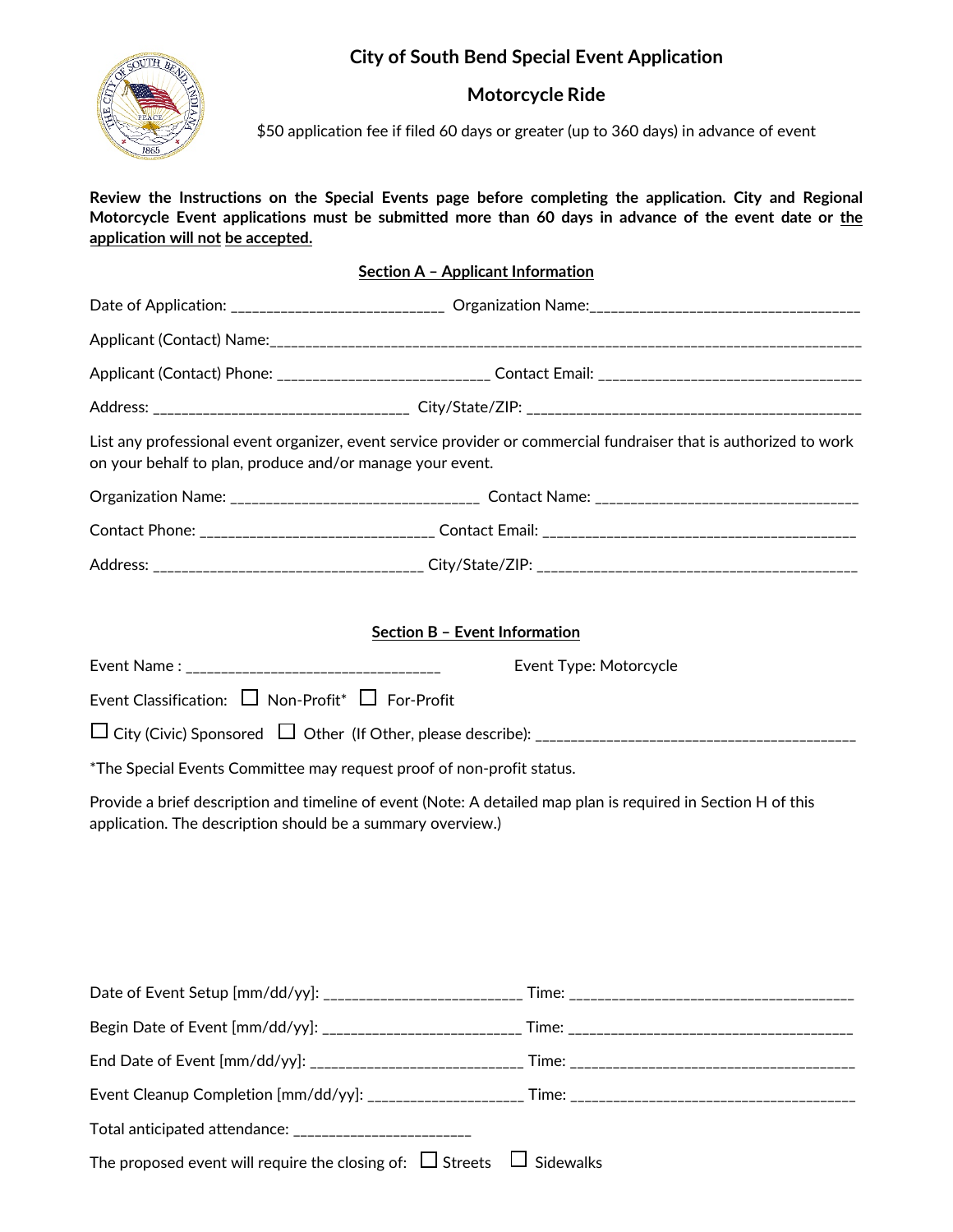| Is the event ticketed or include fees? $\Box$ Yes $\Box$ No If yes, list fees and fee groups below: |  |  |  |
|-----------------------------------------------------------------------------------------------------|--|--|--|
|-----------------------------------------------------------------------------------------------------|--|--|--|

| Does the event have any partnered sponsorships? $\Box$ Yes $\Box$ No |  |  |
|----------------------------------------------------------------------|--|--|
|----------------------------------------------------------------------|--|--|

If yes, list the number of sponsors at each level of partnered sponsorship:

Is this a returning special event or part of a series of special events?  $\Box$  Yes  $\Box$  No

If yes, provide the date, location, and attendance of past special events and/or future planned events in the series: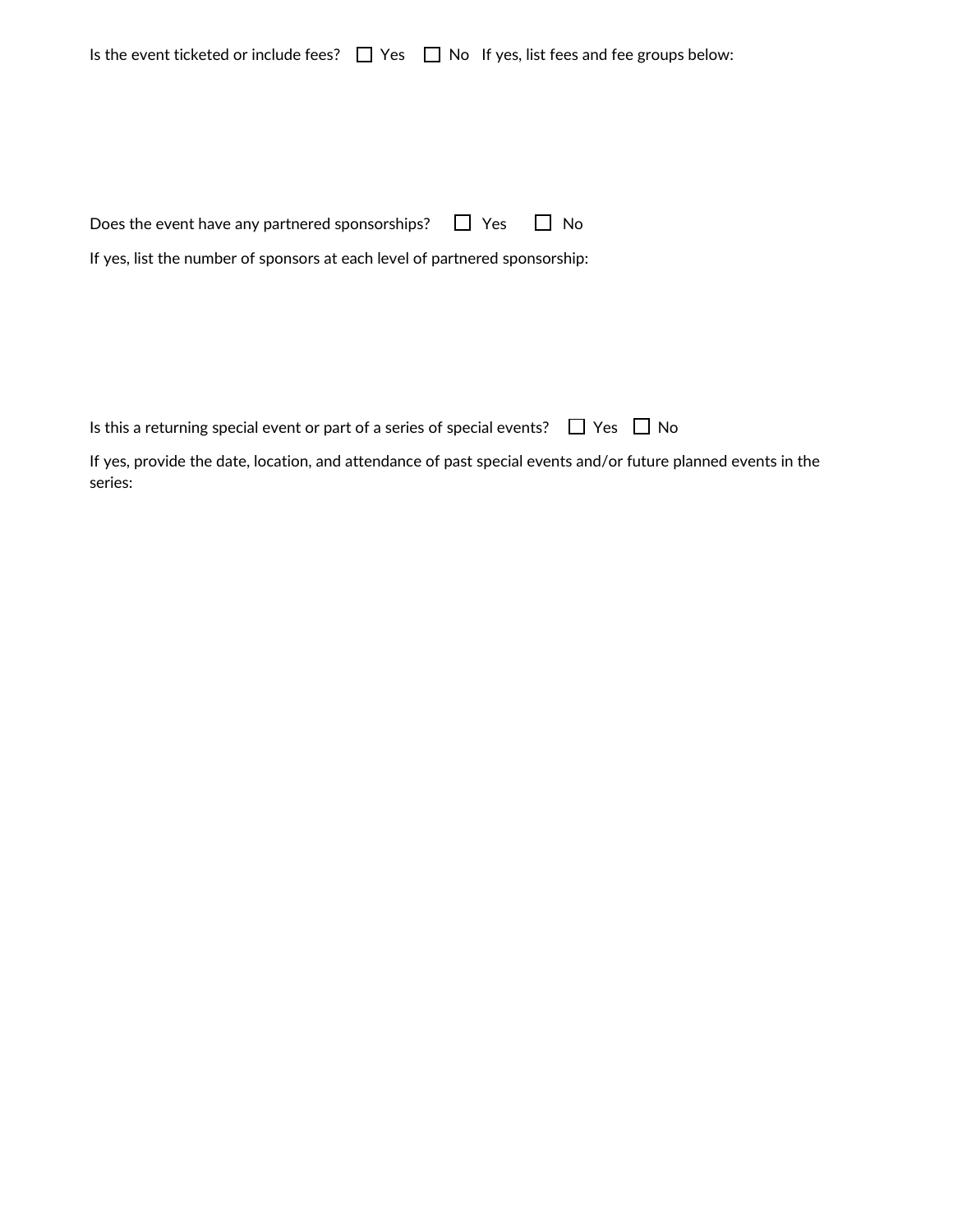#### **Section G – Contingency and Strategic Planning**

For each of the following, please provide detailed descriptions. If you run out of space, attach a response to this application submission.

- Emergency Safety Plan This plan should include, but is not limited to:
	- $\circ$  The number of Indiana Law Enforcement Academy certified officers, fire, and emergency medical personnel, and the need to use any of the City's public safety or emergency response services.
	- $\circ$  If hiring a security service, provide contact information and the number of hired event personnel.
	- o Proposed internal communications systems and public address systems.

- Proposed Cleanup Plan This plan should include, but is not limited to:
	- o Measures in place to collect and remove trash, litter and recyclables.

- Inclement Weather Plan This plan should include, but is not limited to:
	- $\circ$  Safety measures that will be taken in the event of a tornado warning, tornado watch, thunderstorm, and extreme temperatures.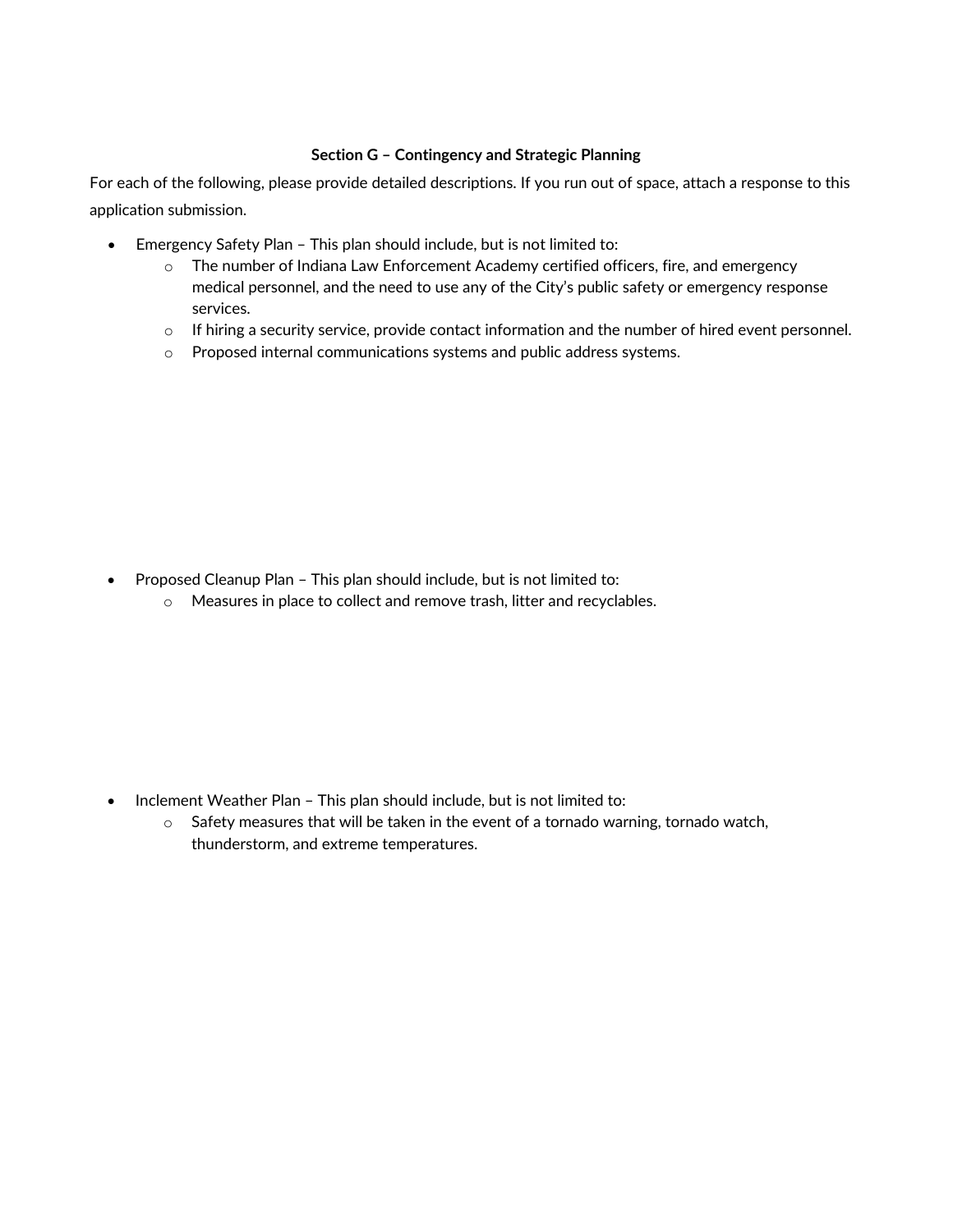### **Section H – Site Plan / Route Map**

#### **Site Plan / Route Map - For All Events:**

Provide an attached map with the geographic locations of all event items listed below.

- Outline of entire event venue including the names of all affected streets and areas.
- Clear markings for street closures and a schedule for each.

#### **Section I – Mitigation of Impact**

If you are using and/or closing public sidewalks or streets, you are required to notify area business owners and residents. You must:

 $\circ$  Present your event concept to the surrounding stakeholders (residents, businesses, and neighborhood groups) that represent the venue area.

**Attach** a **copy of the brochure or door hanger distributed to all affected residents/businesses/neighborhood groups describing the event purpose, date and time.**

## **Section J – Insurance**

A Certificate of Insurance (copy) confirming the existence of a liability policy (General Liability and Automobile Liability) of not less than \$700,000 per occurrence and \$1,000,000 aggregate, which specifically names the City of South Bend, IN as an additionally insured for the event must be submitted. Copy of Certificate of Insurance must be submitted two (2) weeks prior to the date of the event.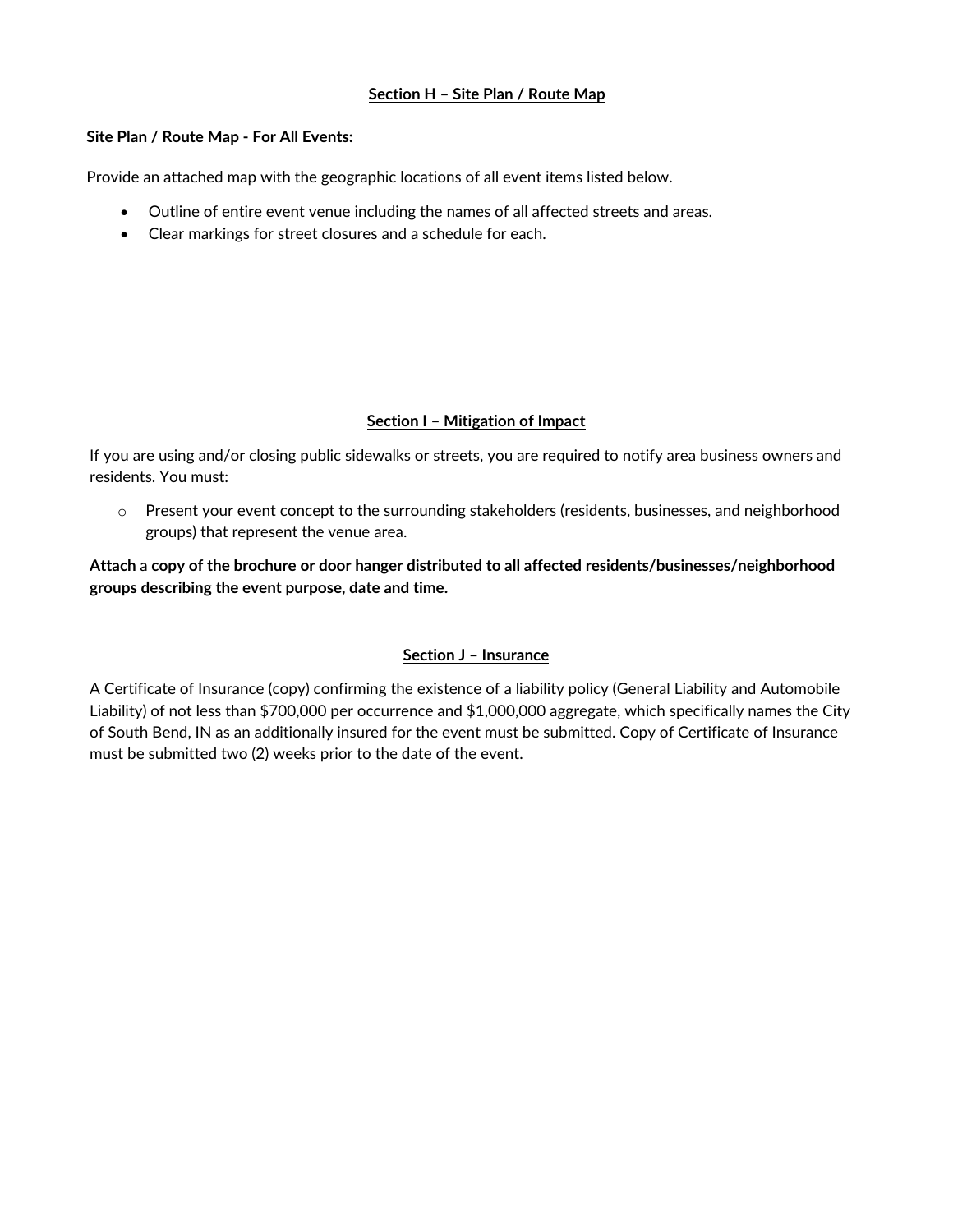#### **Section K – Indemnity & Hold Harmless Agreement**

**City of South Bend Special Events Committee**

**Indemnity & Hold Harmless Agreement**

| Date: _______________________________ |  |
|---------------------------------------|--|
|                                       |  |
|                                       |  |
|                                       |  |
|                                       |  |
|                                       |  |
|                                       |  |

Event Location (Please describe):

Length of Event (Dates/Times): \_\_\_\_\_\_\_\_\_\_\_\_\_\_\_\_\_\_\_\_\_\_\_\_\_\_\_\_\_\_\_\_\_\_\_\_\_\_\_\_\_\_\_\_\_\_\_\_\_\_\_\_\_\_\_\_\_\_\_\_\_\_\_\_\_\_\_\_\_\_\_\_\_

Insurance Amount: This event is insured for no less than \$700,000 per occurrence and \$1,000,000 in aggregate, and the certificate of insurance includes a rider naming City of South Bend, Special Events Committee, and Board of Public Works as additionally insured for the event.

Organization Name: \_\_\_\_\_\_\_\_\_\_\_\_\_\_\_\_\_\_\_\_\_\_\_\_\_\_\_\_\_\_\_\_\_\_\_\_\_\_\_\_\_\_\_\_\_\_\_\_\_\_\_\_\_\_\_\_\_\_ agrees to indemnify, defend and hold harmless the Civil City of South Bend, Indiana, from any liability, loss, costs, damages or expenses, including attorney fees, which the Civil City of South Bend, Indiana, may suffer or incur as a result of any claims or actions which may be made against the City, its agents, employees, or subdivisions by any person, including a participant in the activity, arising out of the approval of this request by the Civil City of South Bend, Indiana, through the Board of Public Works, to close a portion of the public right-of-way for the event described above, or for any harm or damage alleged to have occurred because of the holding of the special event. The undersigned certifies that he/she is authorized to bind the APPLICANT to these terms.

\_\_\_\_\_\_\_\_\_\_\_\_\_\_\_\_\_\_\_\_\_\_\_\_\_\_\_\_\_\_\_\_\_\_\_\_\_\_\_\_\_\_\_\_\_\_\_\_\_\_\_\_\_\_\_\_\_\_\_\_\_\_\_\_\_\_\_\_\_\_\_\_\_\_\_\_\_\_\_\_\_\_\_\_\_\_\_\_\_\_\_\_\_\_\_\_\_\_\_\_\_\_\_\_\_\_\_

\_\_\_\_\_\_\_\_\_\_\_\_\_\_\_\_\_\_\_\_\_\_\_\_\_\_\_\_\_\_\_\_\_\_\_\_\_\_\_\_\_\_\_\_\_\_\_\_\_\_\_\_\_\_\_\_\_\_\_\_\_\_\_\_\_\_\_\_\_\_\_\_\_\_\_\_\_\_\_\_\_\_\_\_\_\_\_\_\_\_\_\_\_\_\_\_\_\_\_\_\_\_\_\_\_\_\_

Signed on this Date: \_\_\_\_\_\_\_\_\_\_\_\_\_\_\_\_\_\_\_\_\_\_\_\_\_

Authorized Organizer Signature

Printed Name and Title